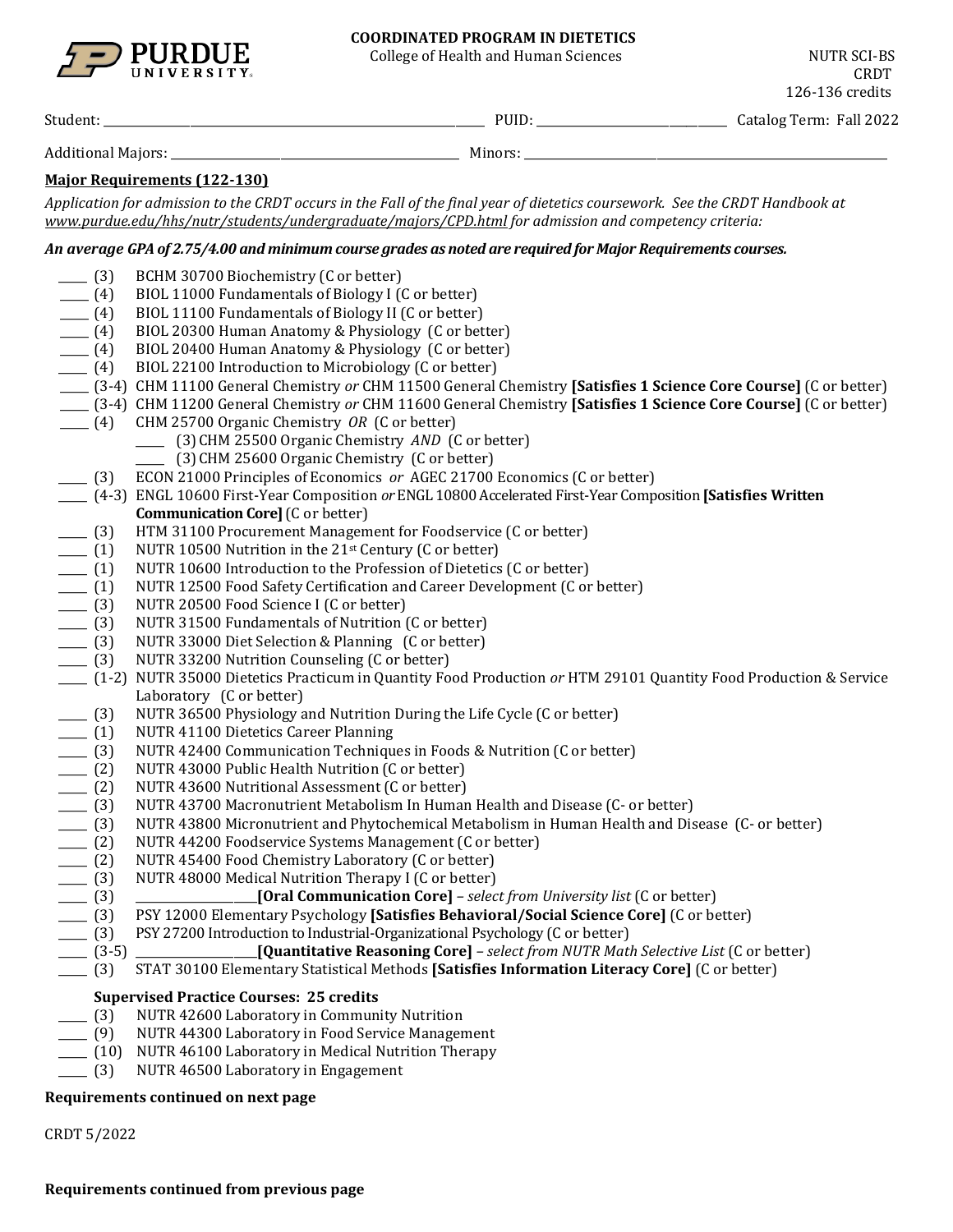|                   | Other Departmental / Program Course Requirements (4-6 credits)                              |  |
|-------------------|---------------------------------------------------------------------------------------------|--|
| $\frac{1}{2}$ (3) | <b>[Humanities Core]</b> – <i>select from University list</i> (PHIL 11100 Ethics suggested) |  |
| $(1-3)$           | <b>Science, Technology &amp; Society Core</b> ] - select from University list               |  |
|                   |                                                                                             |  |

### **Electives (0 credits)**

 $\frac{1}{\sqrt{2\pi}}$  ( )  $\frac{1}{\sqrt{2\pi}}$  ( )  $\frac{1}{\sqrt{2\pi}}$  ( )  $\frac{1}{\sqrt{2\pi}}$  ( )  $\frac{1}{\sqrt{2\pi}}$ 

**126 – 136 semester credits required for Bachelor of Science degree.**

University Foundational Learning Outcomes List:

<https://www.purdue.edu/provost/students/s-initiatives/curriculum/courses.html>

# NUTR Math Selective List<br>MA 15300 College

MA 15300 College Algebra<br>MA 15555 Ouantitative Rea MA 15555 Quantitative Reasoning<br>MA 15800 Precalculus – Functions MA 15800 Precalculus – Functions and Trigonometry<br>MA 16010 Applied Calculus I MA 16010 Applied Calculus I<br>MA 16020 Applied Calculus II MA 16020 Applied Calculus II<br>MA 16100 Plane Analytic Geor MA 16100 Plane Analytic Geometry and Calculus I<br>MA 16200 Plane Analytic Geometry and Calculus II MA 16200 Plane Analytic Geometry and Calculus II<br>MA 16500 Analytic Geometry and Calculus I MA 16500 Analytic Geometry and Calculus I<br>MA 16600 Analytic Geometry and Calculus II Analytic Geometry and Calculus II

A student may elect the Pass / Not-Pass (P/NP) grading option for elective courses only, unless an academic unit requires that a specific departmental course/s be taken P/NP. Students may elect to take University Core Curriculum courses P/NP; however, some major Plans of Study require courses that also fulfill UCC foundational outcomes. In such cases, students may not elect the P/NP option. A maximum of 24 credits of elective courses under the P/NP grading option can be used toward graduation requirements. For further information, students should refer to the College of Health and Human Sciences P/NP Policy.

Students are encouraged to use this advising worksheet as a resource when planning progress toward completion of degree requirements. An Academic Advisor may be contacted for assistance in interpreting this worksheet. This worksheet is not an academic transcript, and it is not official notification of completion of degree or certificate requirements. The University Catalog is the authoritative source for displaying plans of study. The student is ultimately responsible for knowing and completing all degree requirements